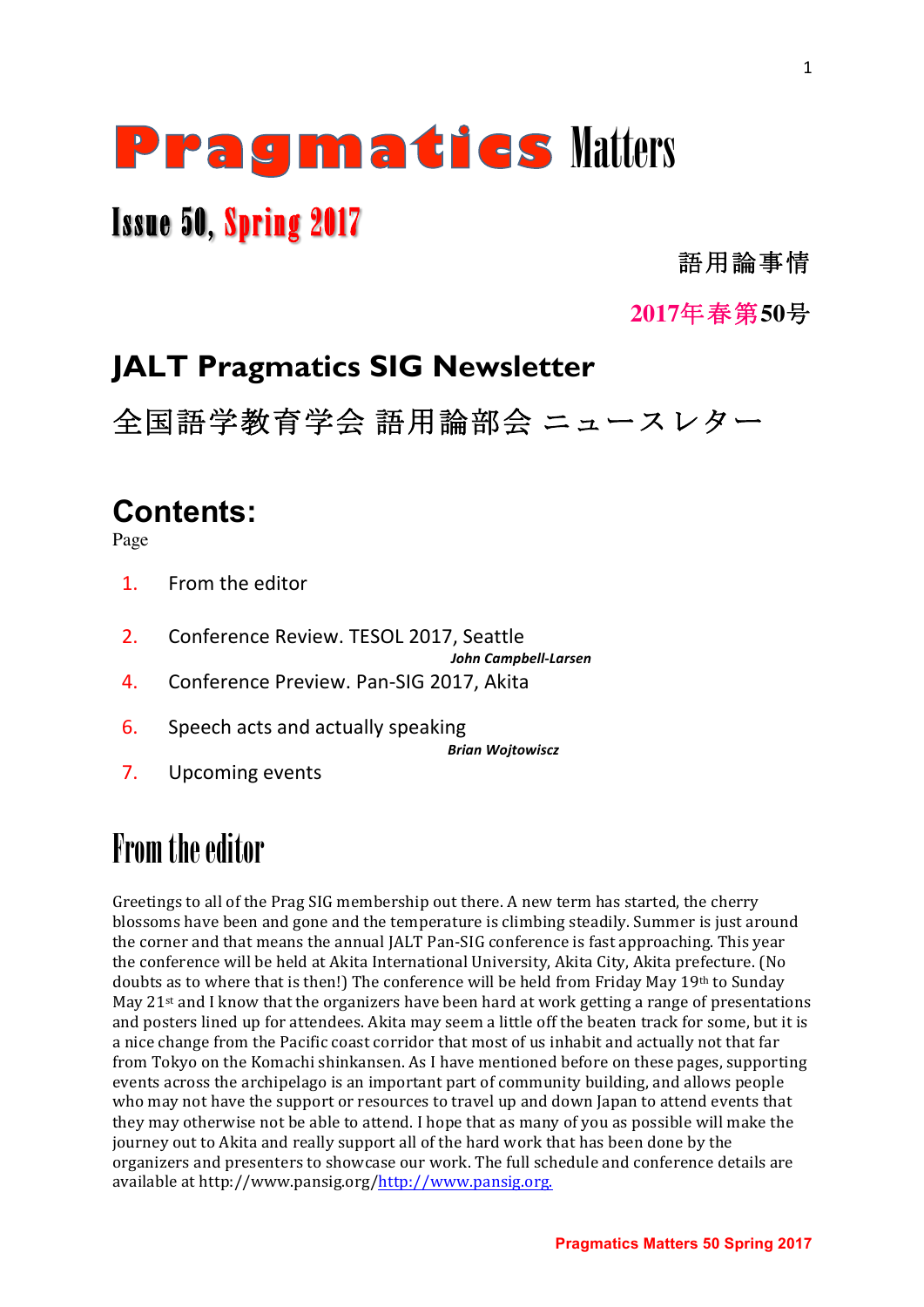See below for full details of the Pragmatics themed presentations. As always, if you attend the conference, either as a presenter or as an attendee only, please considering writing up your impressions of the conference so that our members who cannot attend don't miss out. Contributions can be as brief or as lengthy as you wish. Also in this issue, I review the TESOL 2017 international conference that was held in Seattle in March. Although there were a large variety of presentations on offer, many of them very interesting, the pragmatics themed talks were rather thin on the ground. Perhaps for those of us working on pragmatics research this is an indication that we may have to be a bit more evangelical in promoting awareness of pragmatics as a central issue in language teaching, especially here in Japan where it seems that English language education seems to sideline and marginalize pragmatic aspects of language.

With this in mind, Brian Wojtowiscz details some results he has collected regarding the amount of speaking that students engaged in during high school English classes. The results are sobering and Brian suggests that it may not be a case so much of getting students to speak in class, but rather letting them speak. A view that the editor is in agreement with.

## Conference review: TESOL 2017

#### **John Campbell-Larsen**

Kyoto Women's University

Last year (2016) the TESOL International Convention and English Language Expo was held in Baltimore from the  $5<sup>th</sup>$  to  $8<sup>th</sup>$  of April. Of all of the weeks of the year, the first week of April is particularly inconvenient for teachers in Japan. Cancelling the first week of classes is not something that is to be taken lightly, especially for teachers who may be starting a new contract.

Even for teachers in more long-term employment situations, the fist week of April presents some obstacles. So 2016 in Baltimore was absent from my shortlist of conferences to attend. The 2017 conference dates of  $21<sup>st</sup>$  to  $27<sup>th</sup>$  of March and the venue, Seattle, Washington, was much more doable, and when my proposal to present was accepted, I committed myself to attending what is, after all, the largest English language teaching conference in the world. So, flights and hotels were booked and come the end of March I checked the weather forecast, packed my umbrella and departed for the Pacific Northwest.

The conference venue was ideally placed, right in the heart of downtown Seattle. After a hard day of conferencing, it was a short stroll to a huge number of bars and restaurants in the vicinity to mull over the day, catch up with old friends and make new acquaintances. Seattle is much more walkable than many American cities and getting to and from the venue was no problem at all.

The opening keynote by Alexie Sherman was a real treat. Sherman, who was born and brought up on an Indian reservation in Washington state, had a witty and incisive take on matters of identity, politics, belonging and movement. He reminded us that in one sense we are all migrants and that the ties of tribe and culture, while important, are not unbreakable, and that curiosity about what is out there, and a willingness to go out there for ourselves and see what the 'other' is like and interact with the 'other' is a powerful motivator.

There was, as to be expected a wide variety of presentations on offer, and I attended talks on a diverse range of subjects, from materials writing, study abroad programs and vocabulary assessment. 

There were also a (to my mind, rather limited) number of pragmatics themed presentations. Brian Wojtowicz showed how his students came to understand their pragmatic and interactional competence development by critically reviewing longitudinal video data of themselves engaging in speaking activities. Sam Crofts talked on a similar topic and highlighted specific pragmatic skills such as interrupting and clarifying, detailing practical methods of teaching these skills. Kathleen Barlovo-Harlig, Soo Jung Yoon, Maria Pia Gomez Laich and Debra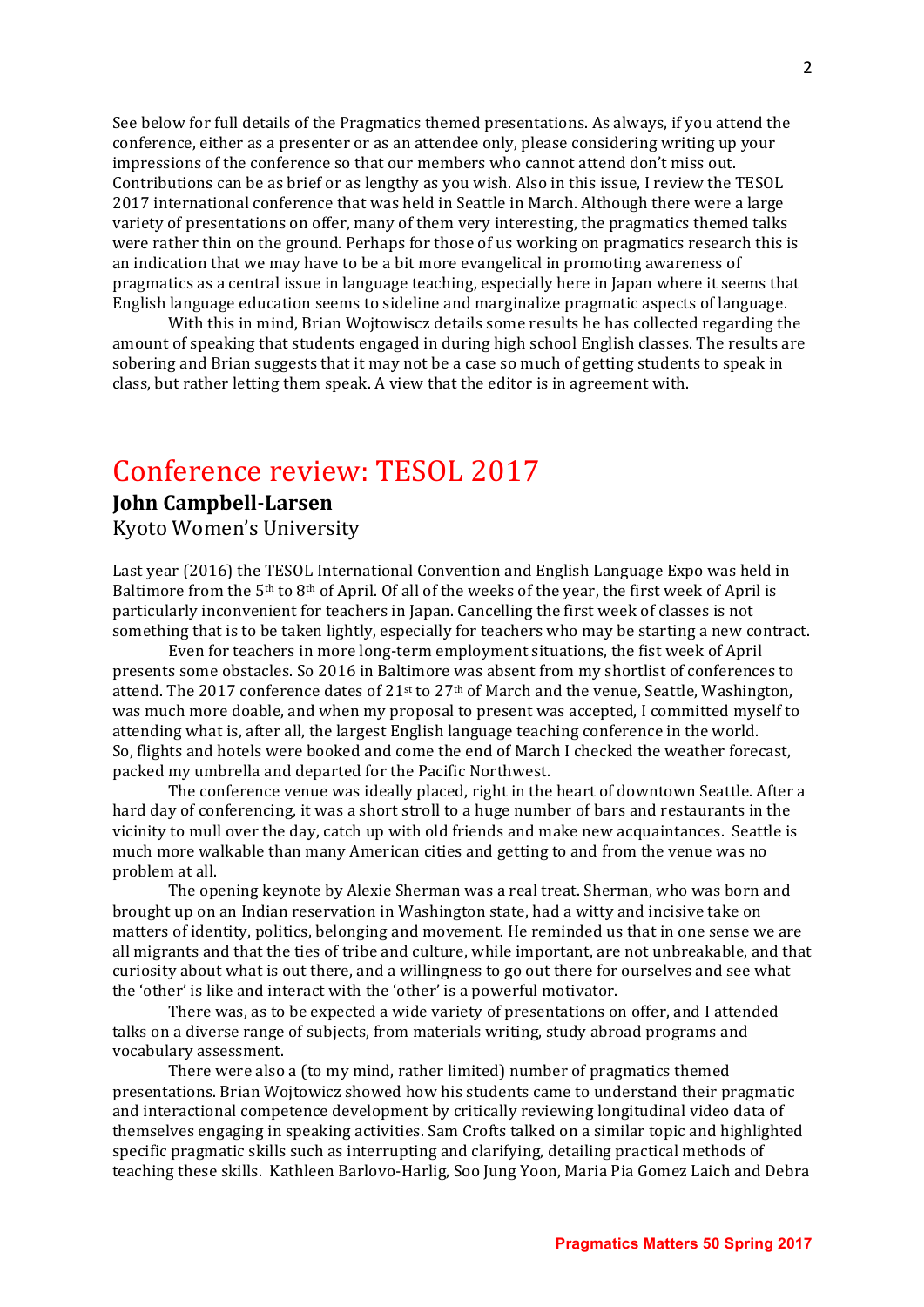Freedman conducted an interesting session on pragmatics from a variety of approaches to pragmatics and teaching. Sofia de Almeida gamely stepped in when presenters failed to show up to give a talk on teaching conversation in the classroom. The replacement presenter gave a good introduction to pragmatics in the L2 classroom and introduced her website http://teachingpragmatics.com/ that has a variety of videos with demonstrations of common speech acts such as invitations and requests. The videos come in both normative and nonnormative pragmatic versions and should serve as a useful resource for teaching pragmatics in an EFL context.

All that being said, I have to register a certain disappointment with the program on offer this year at TESOL. Certain fields such as CALL and Second Language Writing were extremely well represented in the program. There are 66 presentations listed under the CALL index in the conference handbook and 60 for Second Language Writing/ Composition. This compares with 8 presentations listed for 'Discourse and Pragmatics'. It is, of course, true that some presentations may be difficult to categorize, so the above lists are open to some interpretation. I also understand that many TESOL attendees are working in academic programs in the USA, and often have a focus on getting students from overseas ready to take part in academic programs at US universities and colleges with the concomitant focus on academic writing skills and the like.

But even so, the paucity of pragmatics themed presentations on offer left me a little out in the cold. This was further reinforced by the observations of audience reactions in the pragmatics themed talks that I did attend. There was a real hunger for more information and guidance on teaching pragmatics. Not only that, but speaking to several attendees, I learned that pragmatics themed submissions that they had made to the conference had been rejected.

Although the TESOL international conference is regarded as one of, if not the, flagship conference for our profession, I am going to have to give serious thought as to whether to apply to or attend the next conference in Chicago in 2018.

## **Conference Preview PanSIG 2017 Akita**

Here are the Pragmatics themed talks and posters that are taking place in Akita, May 19th to 21st. The pragmatics talks are taking place in room  $B105$  on Saturday and  $B103$  on Sunday. Any readers who attend any of these talks, or indeed the presenters themselves, please feel free to drop me a line and expand on the abstracts presented here, and let any of our readers who are unable to attend see what they missed.

#### **Saturday May 20th B105**

**12:00pm - 12:30pm Using Effective Silence in the EFL Classroom** *Y. Ogawa Kobe University, Japan*

Increasing students' autonomous speech rate in English has been one of the most challenging tasks for teachers in classroom activities. This paper will analyse university EFL classroom interactions of silent gesture (instructor) and active speech (learners) based on The Silent Way from a conversation analytic viewpoint, and present how instructors can increase students' output verbosity by using silence. This research reveals how the instructor's silent gestures and absence of explicit repair initiations provide local indexicalities and open-ended speech-turn,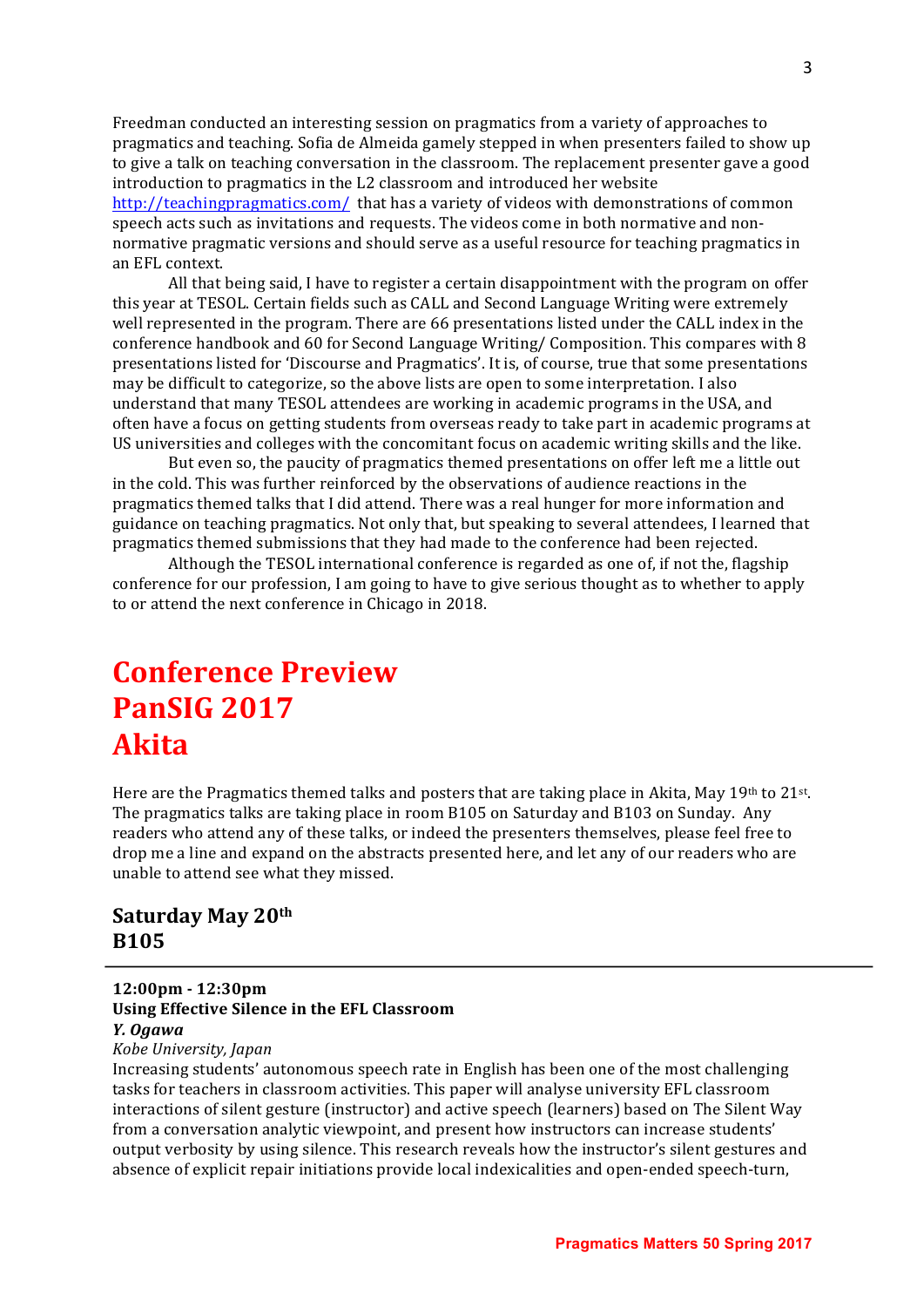which prompts them to autonomously analyse/notice/produce English sentences, when the instructor is regarded as an activity-facilitator, not an activity-controller.

#### **12:30pm - 1:00pm**

#### **Doing Inviting to Participate in Word Search Activity in Intercultural Interaction** *Y. Arano*

#### *Chiba University, Japan/ JSPS Research Fellow*

In this presentation I report a local order of producing candidate expressions in the wordsearch activity in intercultural interactions. The instances can be classified into the following types: producing a candidate expression using an utterance; pursuing others' recognition of the search-for item by using bodily conducts; writing the candidate expression so as to associate the analogy of letters or characters with their orality; and relinquishing the floor. Focusing on the bodily conducts and relinquishing the floor, I discuss how the second language interactants invite other interactants to participate in the word-search activity.

#### **1:00pm - 1:30pm Humor In Cross Cultural Communication** *A. Reimann*

#### *Utsunomiya University, Japan*

In cross cultural communication, humor is often a powerful speech act in relationship building. Although laughter is universal, "funny" varies by individual, context and culture. Therefore, many culture specific jokes, sarcastic or ironical remarks are often unperceived, misunderstood or offensive. This presentation will explore examples of humor in communication, describing ways they may be applied to the EFL classroom, used to bridge cultures and work as a communication strategy. Four lessons for using humor to teach cultural understanding will be introduced. The goal is to provide resources for teachers to expose students to cultural content and develop intercultural communication skills.

#### **1:30pm - 2:00pm**

#### **A Concept-based Approach to Teaching Speech Acts**

#### *A. Nicholas*

#### *Juntendo University, Japan*

This presentation reports on a study in which the principles of concept-based instruction were combined with findings from conversation analysis research to create a short course on talk-ininteraction and making requests in English. By combining these two areas, some of the challenges facing the teaching of pragmatics in the classroom can be addressed. Key features of the course and its applicability to other speech acts are discussed, examples given in relation to requesting and other speech acts, and a set of principles for effective concept-based speech act instruction put forward.

#### **POSTER (2:00- 2:45. Auditorium)**

#### **Invitation Strategies: How Do Americans "Invite" Others? S. Marta**

#### *Kanda University of International Studies, Japan*

Many second language learners have lots of vocabulary and grammatical knowledge, but very little knowledge on the function or the social and cultural norms of American pragmatics. Without knowing and applying these so called secret pragmatic rules, second language learners can easily put themselves or the invitee in an embarrassing situation or cause misunderstanding. This poster will analyze how Americans make, accept, and decline invitations by introducing a flow chart that explains three common invitation response strategies: go-aheads, blocking, and hedging. To see how these strategies can be incorporated into the classroom effectively, some successful activities will be shared.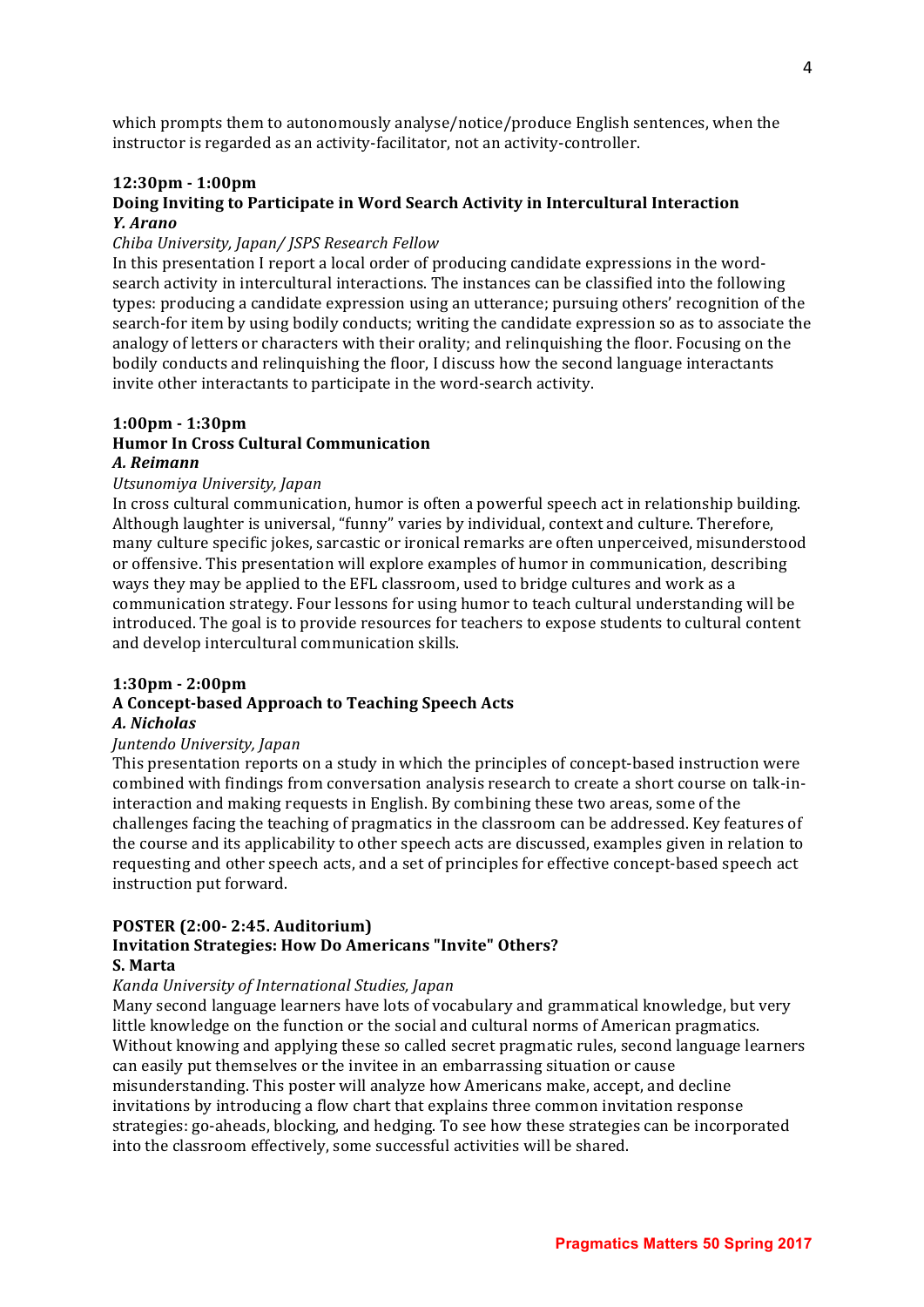#### **Sunday May 21st B103**

#### **10:30am - 12:00pm**

#### **Prag/MW SIG Forum: Materials Writing with a Pragmatic Focus**

*S. Capper1, C. Kawashima2, Y. Ishii3*

*1The Japanese Red Cross, Hiroshima College of Nursing Japan; <sup>2</sup>MacQuarie University & Tochigi Technical High School, Japan.; 3Tokai University International Education Center*

One area where pragmatics can—and should—play a significant role is in the production of materials for students and teachers. When students speak in a stilted and 'textbook' way, it is noticeable, and it does not present the student in a positive light. This forum will share ways that materials can be made more 'appropriately pragmatic' and it should help teachers get a solid sense of what they can do at the ground level.

#### **1:00pm - 1:30pm Rethinking Cotext.** *R. C. Olson*

*Sapporo Gakuin University, Japan*

The Pragmatics SIG website defines Cotext as "what is said before the utterance and what is likely to come after the utterance." The presenter believes that Cotext would be better defined as the influence of the speaker's personal experiences and beliefs on communication. This presentation seeks to explore Cotext in greater deal and to suggest ways in which Cotext can improve a student's usage of the English language and avoid Face Threatening Acts (FTA's). The presentation concludes with a question and answer session.

#### **2:00pm - 2:30pm Multiple Extended Discourse Opportunities in SLA** *T. Murphey*

*Kanda University of International Studies, Japan*

Deep, lengthy, and frequent conversations are ways to learn both language and content. When we engage in multiple extended discourse opportunities (MEDOs) we learn much more and become enamored with "emulous passion" (James, 1899). Applying ideas from the "social neuroscience of education" and "positive psychology" can help students sustain MEDOs for longer periods and enact them more frequently. Through MEDOs, students begin to emulate peer role models who can extend talk in many ways and talk through errors to gain understanding. The takeaway will be a list of adaptive communication strategies (LOACS) for teachers to teach explicitly in their classes. "Why Won't My Students Speak?"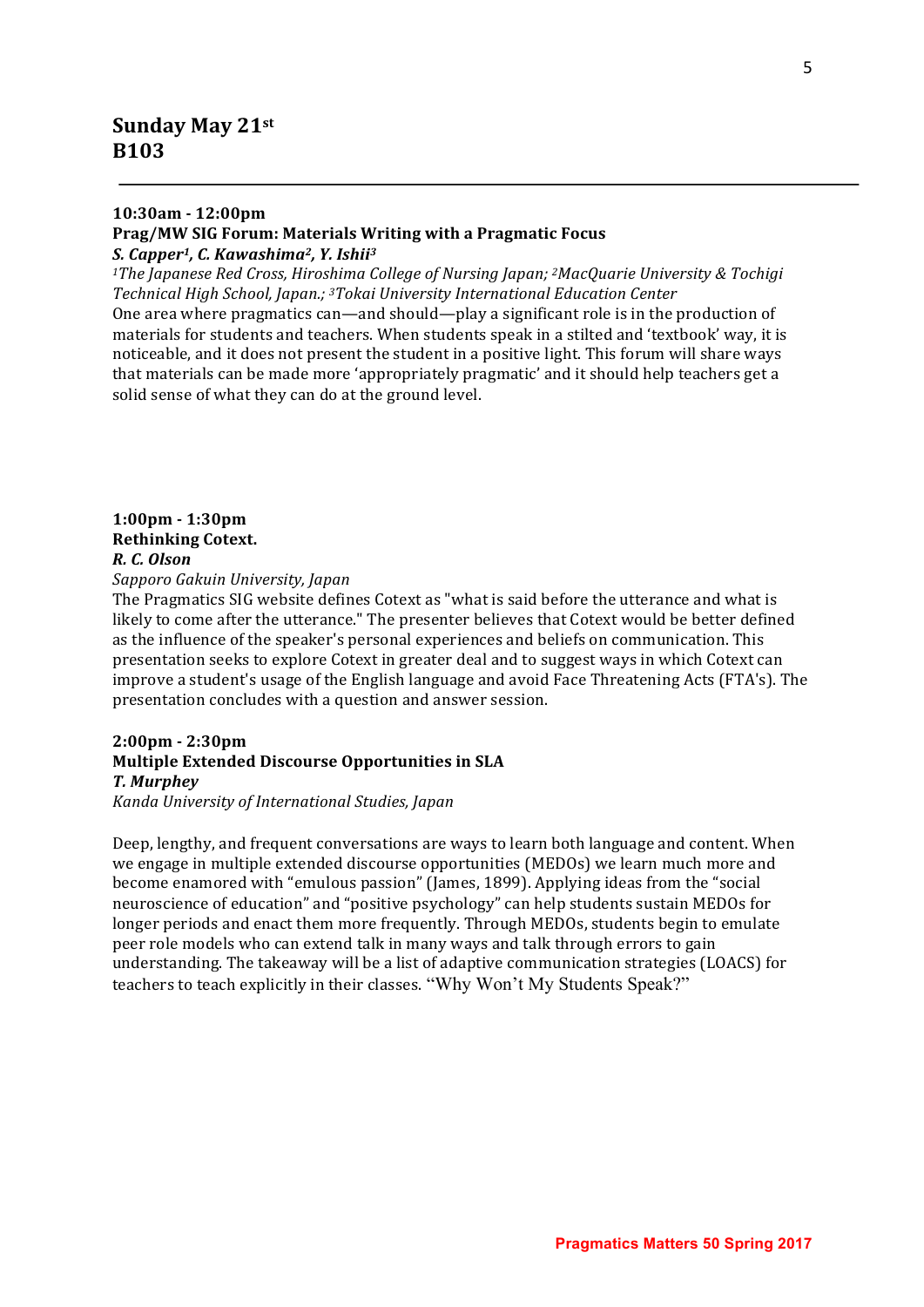## **Speech acts and actually speaking**

#### **Brian Wojtowiscz**

#### Kwansei Gakuin University

Have you ever overheard someone at an EFL/ESL conference or informal gathering of EFL/ESL teachers in Japan grumbling about their students not speaking in class and then follow that complaint up with the inquisitive comment "What's wrong with them?" It has forever plagued my thoughts as to why said teachers don't ponder "What is wrong with my teaching?" Admittedly, student levels and past teaching environments contribute to students' abilities/inabilities and confidence speaking English in an EFL/ESL classroom, yet, regardless of possible past unfavorable English learning experiences, almost all students are able to engage in some self-maintained, self-generated, and slightly prolonged communicative interaction in English. My answer to the cumbersome question of "Why won't my students speak in English" is simply to give them class time to speak. Honestly, it is that simple, you don't actually need a cattle prod even if at certain times you feel a burning need to use one.

#### *Tertiary Level English Language Learners*

Whether your university English class consists of low or high proficiency level students, chances are that their previous English learning environment(s) lacked an abundance of in-class speaking activities. 228 1<sup>st</sup> year Japanese university students studying at a private university in Hyogo, Japan, answered a simple questionnaire asking them "In your previous English class in high school, on average, how much time per class was spent speaking in English?" Students were given 10 different time choices to choose from ranging from none to over 60 minutes. Table 1 below shows the results.

|                  |      |                        | . .      | ີ           | . .           | ີ              |           |           |           |                    |                          |
|------------------|------|------------------------|----------|-------------|---------------|----------------|-----------|-----------|-----------|--------------------|--------------------------|
| Speaking<br>Time | None | Less<br>than 5<br>Mins | $5 - 10$ | $10 - 15$   | $15 - 20$     | $20 - 30$      | $30 - 40$ | $40 - 50$ | $50 - 60$ | Over <sub>60</sub> | Total<br><b>Students</b> |
| Students         | 41   | 48                     | 47       | $\sim$<br>∼ | $\sim$<br>∸ ⊥ | $\overline{ }$ |           |           |           |                    | 228                      |

#### Table 1: In-Class Speaking Time during High School English Class

Even though the resultant pattern is probably as expected, the fact that  $18\%$  of the students selected "none" as their answer is shockingly absurd. Combining that percentage with the 21% for "Less than 5 minutes" and the additional  $21\%$  for "5 to 10 minutes", it seems astounding that 60% of the 228 students surveyed had less than ten minutes speaking time per lesson during their high school English classes. It is no wonder many university students in Japan do not feel confident speaking English in or outside of the English classroom since it is something they apparently did not often get a chance to participate in while they were learning the language in high school.

#### *Free-speaking or Student Talk Time*

The majority of university teachers in Japan I have spoken with usually focus on speaking activities and offering an abundance of in-class speaking opportunities, yet the silence can still be deafening. Often times, students are expected to speak English as a form of output in response to a question or assigned activity. Speaking prompts are given by way of text activity, or self-created teacher hand out. Common expected output is to answer a question, complete a task, or role play a situation. Often times, after students complete the assigned task they then either stop speaking or switch to Japanese, feeling that the required English component has been successfully completed. This to me seems problematic. Students need to get away from perceiving English as something they use to satisfy the course requirements or receive a grade for completing. I am not suggesting teachers abandon their tasks, assignments, and well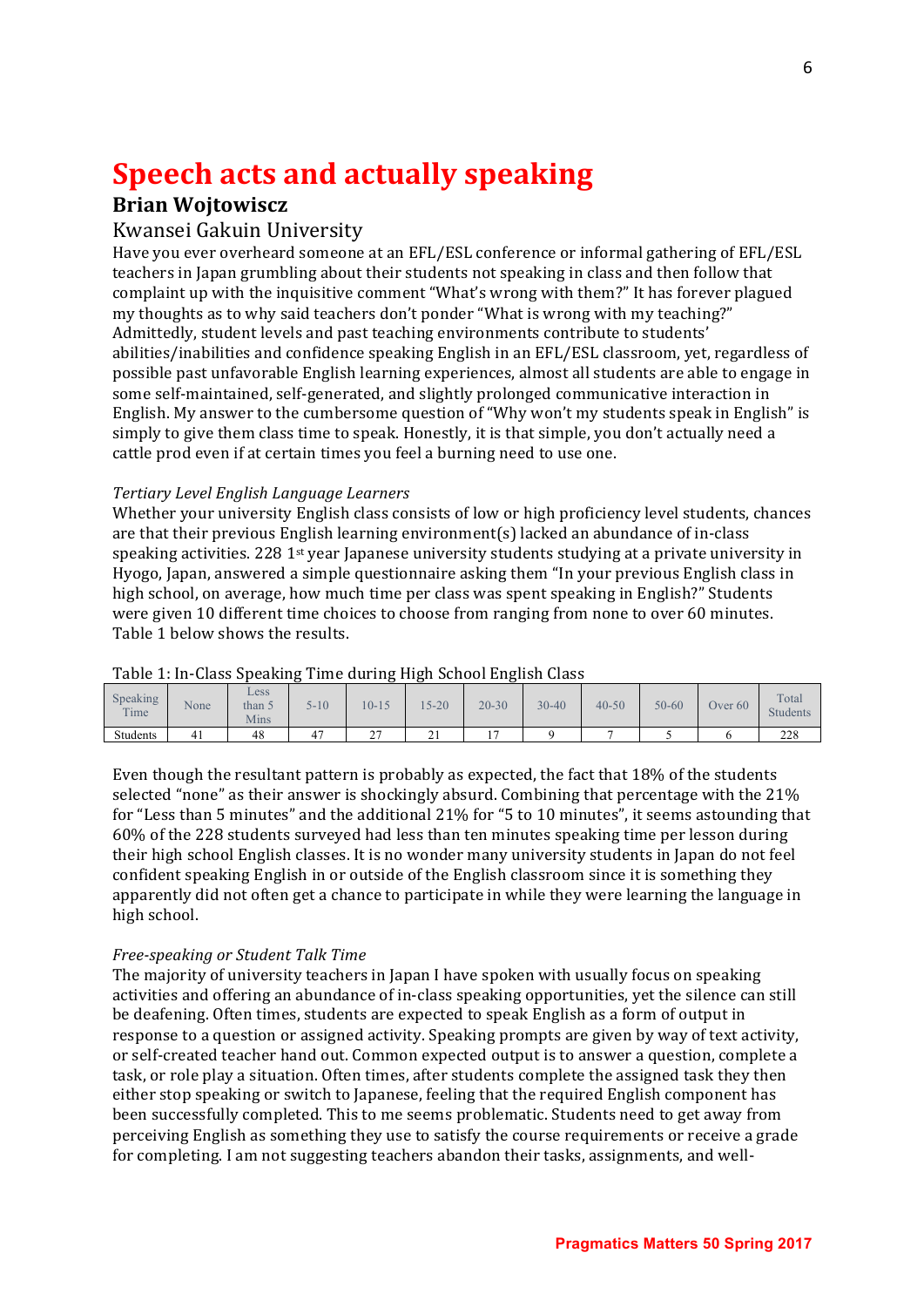designed projects or activities, but teachers need to incorporate more free-speaking into class time. 

What exactly is Free-speaking (AKA: Student Talk Time)? Students self-select partners, sometimes in pairs, or small groups, there is no rule. They talk about whatever they want to talk about. That's it! Many teachers do this a brief five to ten minute "warm-up" before the "real" lesson material begins. If teachers don't see the value of speaking freely, students probably never will either. Here are some common patterns: Mondays always begin with weekend recaps and Fridays with weekend plans, without much time to really get into a real conversation or discussion. Free-speaking time needs to be excessive early in the course. Proficiency levels should be taken into consideration, however, even low beginner level students need to struggle through more than 5 minutes of patterned warm-up material.

Students will probably never be given a topic while speaking in English outside of the  $EFL/ESL$  classroom, then how will they be expected to go beyond weekend plans, weekend recaps, and basic self-introductions unless they have had hours upon hours of in-class practice time trying to self-generate topics for discussion. Probably never in their entire lives have they ever asked in their L1 "What is our speaking topic?", yet this seems to consistently happen when they reach silence during free-speaking time. The worst thing the teacher can do at this junction is to end the free-speaking time and move on to the regularly scheduled lesson activity. Leave them in silence! Yes, they will squirm, they will beg for topics to be bestowed upon them as they gaze at you with puppy dog-eyed stares, but you must be strong and most importantly, be patient. Eventually someone will start things up.

I would like to reiterate that I am not demanding or even remotely suggesting teachers forsake their favorite tasks, assignments, grammar targets, or desire to teach another unit on global warming. I ask no such thing, keep to your bag of tricks, as I do mine, but please allow students the opportunity to struggle communicatively with the L2, unscripted, unrehearsed, and as authentic as they can muster no matter how trivial or boring it may seem at first, because they will prevail (to some extent at least). Teachers should not deny students the chance to use English in the way they will most probably need to use it outside of the classroom: communicatively, as an active participant in conversation.

## Upcoming events

#### *Back to School*

For those residing in the Kansai area, 27<sup>th</sup> of May sees the annual JALT 'Back to School' event, held at Osakajo Gakuin University, This is a great opportunity to get together in a relaxed and small scale setting with other teachers, share ideas, network and generally keep up to date with what is happening in the Kansai area. The submissions deadline has passed and the schedule should be announced shortly. See the website http://jalt.org/events/osaka-chapter/17-05-27 for more details.

#### *CAN Asia Symposium on L2 Interaction*

Also on the weekend of  $27<sup>th</sup>$  and  $28<sup>th</sup>$  of May, CAN-Asia will be holding its first Symposium on L2 Interaction, at Otsuma Women's University, Chiyoda Campus, Tokyo. The symposium will involve consecutive data-based presentations of micro-analytic research on interaction involving L2 users and roundtable discussions among the presenters and the non-presenting participants. Calls for presenters and non-presenting participants are now closed, but I will be in attendance, so expect a review of what promises to be a stimulating weekend in upcoming issues this newsletter. A follow up event is also being planned for next year, possibly to be held in Kyoto. Details will be forthcoming as soon as they are finalized.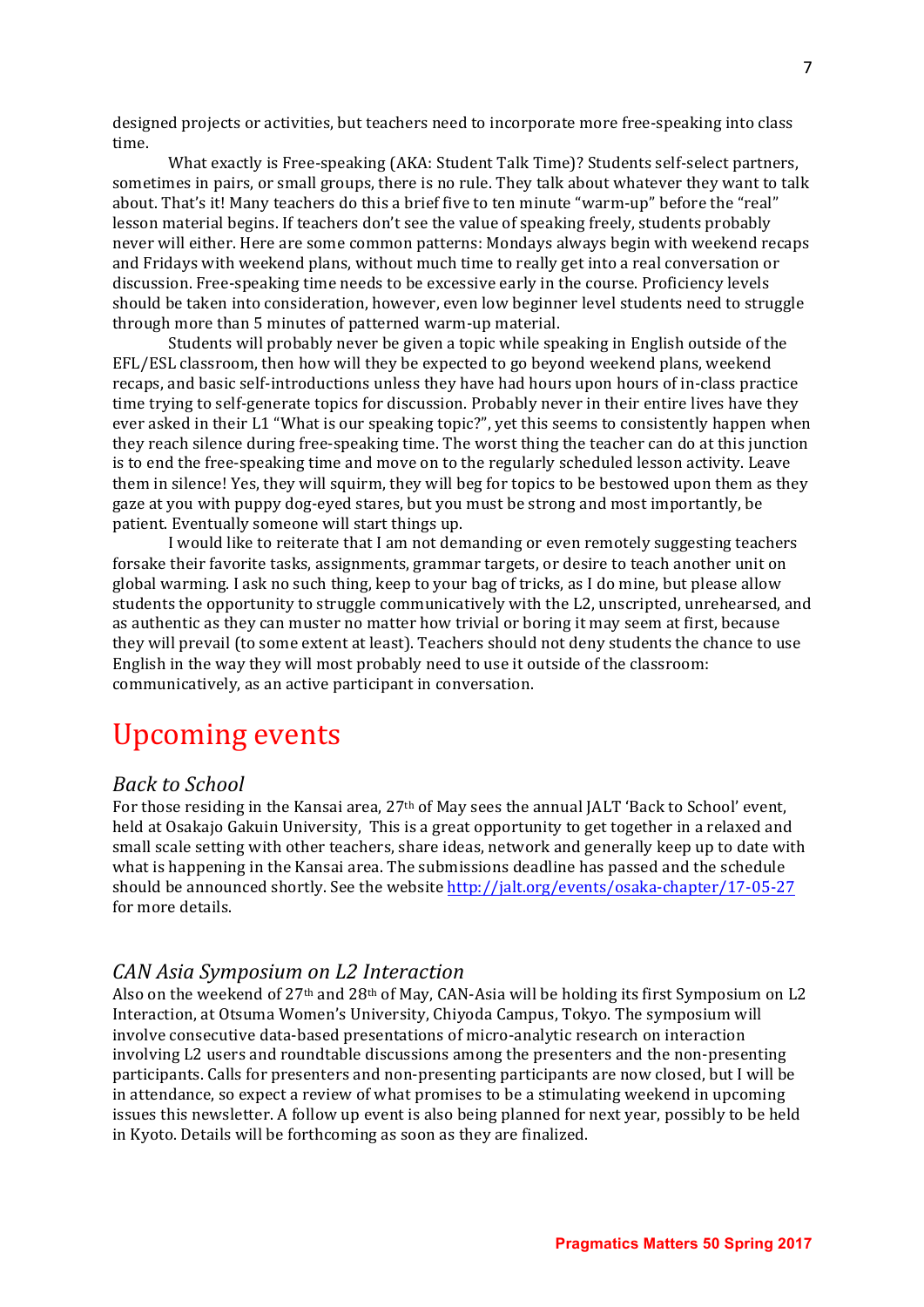#### *KOTESOL International Conference*

The annual KOTESOL- PAC International is scheduled to take place in Seoul, South Korea on 21st and  $22<sup>nd</sup>$  of October 2017. This conference is always worthwhile and provides a large variety of presentations that should be of interest. See Pragmatics Matters 49 for a review of last year's conference.) The call for papers is open until May  $31<sup>st</sup> 2017$ . I found the conference title this year "Why are we here? Analogue Learning in the Digital Era" to be particularly intriguing. Details can be found at https://koreatesol.org/IC2017-Call I will be submitting a proposal for sure.

#### *IPrA 2017*

The 15th International Pragmatics Conference (IPrA2017) will be held in Belfast, Northern Ireland, 16-21 July 2017. This biennial conference showcases the very best in scholarship in the field of pragmatics. There will be plenary talks by Peter Auer, Deborah Cameron, Colleen Cotter, John Heritage, Elizabeth Stokoe and Li Wei, names which I know will be familiar to many in the Prag-SIG community. There will also be a whole week of talks, panels and presentations devoted to a mind-boggling variety of pragmatics themed topics. I will be in attendance for the whole week and I know that several other Japan based teachers and researchers will be attending and presenting, so expect a full review in upcoming editions of the newsletter. If the research budget (assuming you have one) will not stretch to a trip to Europe, or if the dates are not convenient, then make a note in your diary for the 16th International Pragmatics Conference will be held at the Hong Kong Polytechnic University,  $9<sup>th</sup> -14<sup>th</sup>$  June 2019. Hong Kong is much more reachable for Japan based people and the early June date will avoid exam season for many. Start thinking now about applying. Application details will appear here, so watch this space. For any readers going to Belfast, or thinking of doing so, a downloadable pdf of the schedule can be found here:

https://ipra.uantwerpen.be/main.aspx?c=.CONFERENCE15&n=1520

#### That's all for now.

As usual, if you have anything that you would like to submit that you think might be of interest to our readership, such as conference reviews, research results, book or article reviews, news of upcoming events in your area, opinion pieces or ideas for classroom activities please let me know at the address below. Lets keep the conversation going.

John Campbell-Larsen joncamlar@hotmail.com

### Pragmatics SIG Committee Members

| Coordinator             | Donna Fujimoto                  |
|-------------------------|---------------------------------|
| Treasurer               | Kimiko Koseki                   |
| Program Chairs          | Chris Ruddenklau & Kumiko Kizu  |
| <b>Publicity Chairs</b> | Rob Olson & Chie Kawashima      |
| Membership Chairs       | Nobuko Trent & Yosuke Ishii     |
| Newsletter Editor       | John Campbell-Larsen            |
| Japanese Newsletter     | Yukie Saito                     |
| Web manager             | Philip Riccobono                |
| Publications Chair      | Donna Tatsuki                   |
| Members-at-large        | Jack Barrow & Sanae Oda-Sheehan |